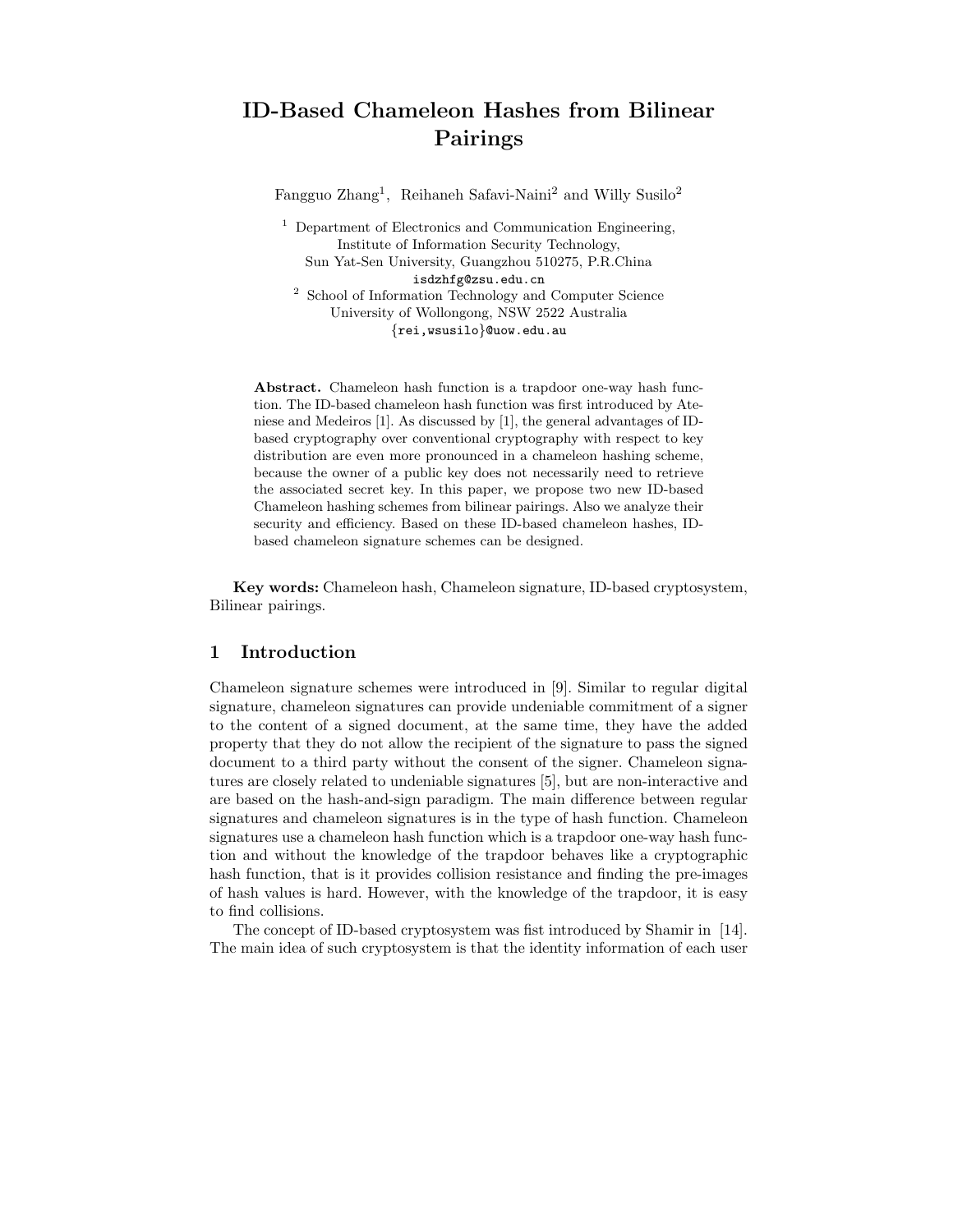works as his public key, in other words, the user's public key can be calculated directly from his identity rather than being extracted from a certificate issued by a certificate authority (CA). ID-based public key setting can be a good alternative for certificate-based public key setting, especially when efficient key management and moderate security are required. In [1], Ateniese and Medeiros introduced the concept of ID-based chameleon hash function. ID-based cryptography in general has the advantage of easier key distribution when compare to conventional public key cryptography. In the case of chameleon hashing these advantages are multiplied by the fact that the owner of a public key does not necessarily need to retrieve the associated secret key. Therefore, ID-based chameleon hashing can support single-use public keys very efficiently. Ateniese and Medeiros's ID-based chameleon hash function is based on RSA.

In the last couple of years, bilinear pairings have been found various applications in cryptography, they can be used to realize some cryptographic primitives that were previously unknown or impractical [2, 3, 8, 12, 16]. More precisely, they are basic tools for construction of ID-based cryptographic schemes, many IDbased cryptographic schemes have been proposed using them.

In this paper, we propose two new constructions of ID-based chameleon hash from bilinear pairings. Based on these ID-based chameleon hashes, ID-based chameleon signature schemes are proposed.

## 2 Bilinear Pairing and Some Problems

Let  $\mathbb{G}_1$  be a cyclic additive group generated by P, whose order is a prime q, and  $\mathbb{G}_2$  be a cyclic multiplicative group of the same order q. A bilinear pairing is a map  $e : \mathbb{G}_1 \times \mathbb{G}_1 \to \mathbb{G}_2$  with the following properties:

- P1 Bilinearity:  $e(aP, bQ) = e(P, Q)^{ab}$  for all  $P, Q \in \mathbb{G}_1, a, b \in \mathbb{Z}_q$ ;
- P2 Non-degeneracy: There exists  $P, Q \in \mathbb{G}_1$  such that  $e(P, Q) \neq 1$ ;
- P3 Computability: There is an efficient algorithm to compute  $e(P,Q)$  for all  $P, Q \in \mathbb{G}_1$ .

When the DDHP (Decision Diffie-Hellman Problem) is easy but the CDHP (Computational Diffie-Hellman Problem) is hard on the group G, we call G a Gap Diffie-Hellman (GDH) group (We say a problem is hard if there does not exist a polynomial time algorithm to solve it). Such groups can be found on supersingular elliptic curves or hyperelliptic curves over finite field, and the bilinear paring can be derived from the Weil or Tate pairing.

Throughout this paper, we define the system parameters are as follows: Let P be a generator of  $\mathbb{G}_1$  with order q, the bilinear pairing is given by  $e : \mathbb{G}_1 \times$  $\mathbb{G}_1 \rightarrow \mathbb{G}_2$ . These system parameter can be obtained using a **GDH Parameter** Generator  $\mathcal{IG}$  [2]. Define a cryptographic hash function  $H_0: \{0,1\}^* \to \mathbb{G}_1^*$ . Denote  $params = \{\mathbb{G}_1, \mathbb{G}_2, e, q, P, H_0\}.$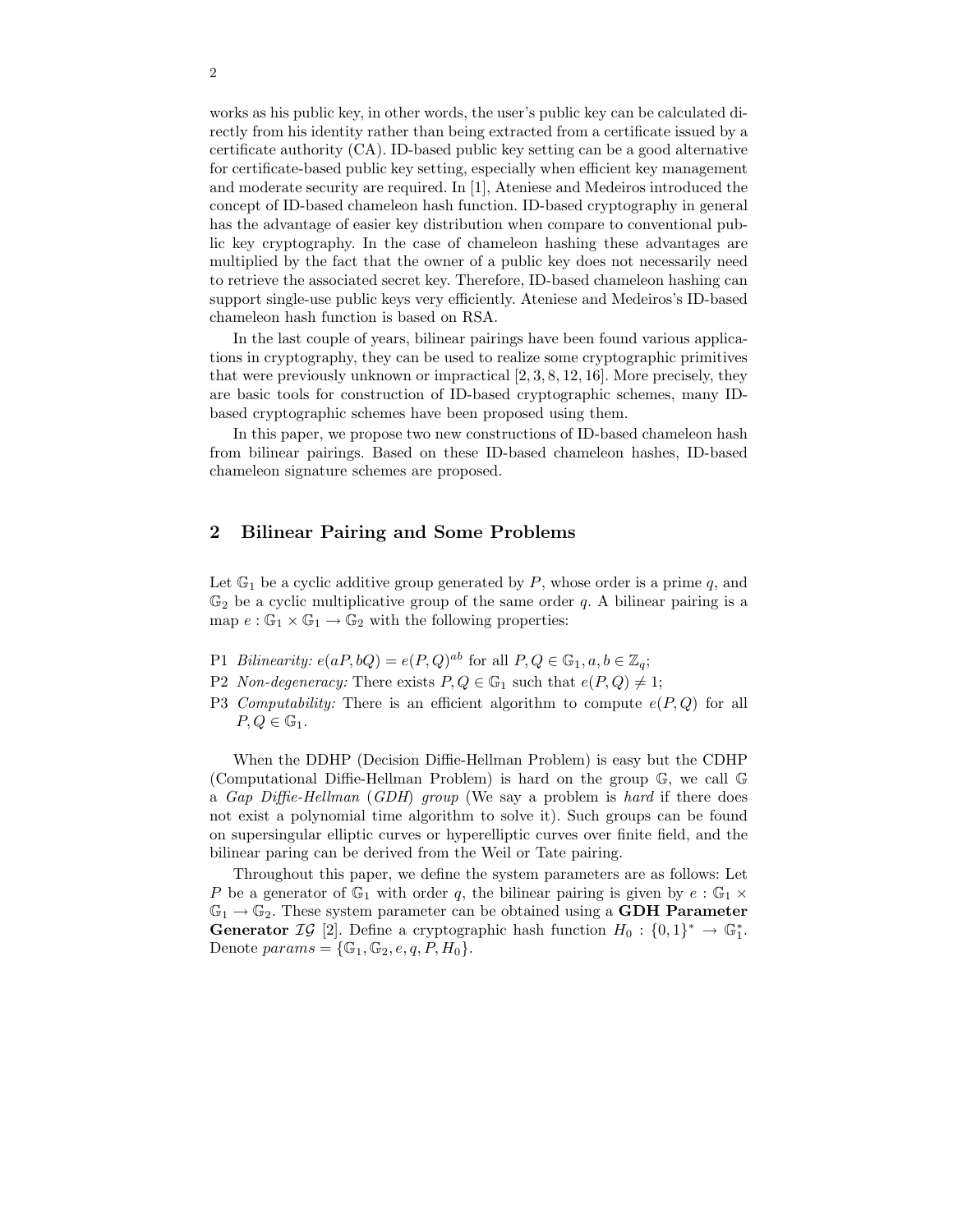# 3 Definitions

We assume that all system users are identifiable by a bit-string easily derivable from public knowledge about the individual. We call such string an identity string.

Definition 1 (ID-Based Chameleon Hash [1]). An ID-based chameleon hashing scheme is defined by a family of efficiently computable algorithms:

- Setup: A trusted party, called Private Key Generator (PKG), runs this probabilistic algorithm to generate a pair of keys SK and PK defining the scheme. It publishes PK and keeps SK secret.
- Extract: A deterministic algorithm that, on inputs SK and an identity string ID, outputs the trapdoor information  $S_{ID}$  associated to the identity.
- $-$  Hash: A probabilistic algorithm that, on inputs  $PK$ , an identity string ID, a message m and a randomness  $R$ , outputs a hash value h, i.e.,  $h =$  $Hash(PK, ID, m, R).$
- $-$  Forge: An algorithm that, on inputs PK, an identity string ID, the trapdoor information  $S_{ID}$  associated with ID, a message  $m'$ , and a hash value h of a message m and the randomness  $R$ , outputs a sequence of random bits  $R'$ that correspond to a valid computation of  $Hash(PK, ID, m', R')$  yielding the target value h.

The security of an ID-based chameleon hashing scheme consists of two requirements:

Resistance to collision forgery by active attacks: We follow the definition in [1] and describe it as follows: Let  $ID$  be a target identity string. Let m be a target message. The chameleon hashing scheme is secure against (existential) collision forgery by active attacks if, for all four-tuples of nonconstant polynomials  $f_1, f_2, f_3, f_4$ , and for large enough k, there is no probabilistic algorithm A which runs in time less than  $f_1(k)$ , makes at most  $f_2(k)$  queries to an **Extract** oracle (on identity strings other than ID), and succeeds with probability larger than  $\frac{1}{f_3(k)}$  in computing randomness R and R', and binary string m', where  $m' \neq m$ , such that  $Hash(PK, ID, m, R) = Hash(PK, ID, m', R')$ , where Hash is an instance of the scheme with security parameter  $f_4(k)$ .

**Semantic security:** From the hash value it is infeasible to determine which message is likely to have resulted in such value by an application of the hash algorithm.

# 4 New Constructions of ID-Based Chameleon Hash from Pairings

In this section, we propose two ID-based chameleon hash functions from bilinear pairings.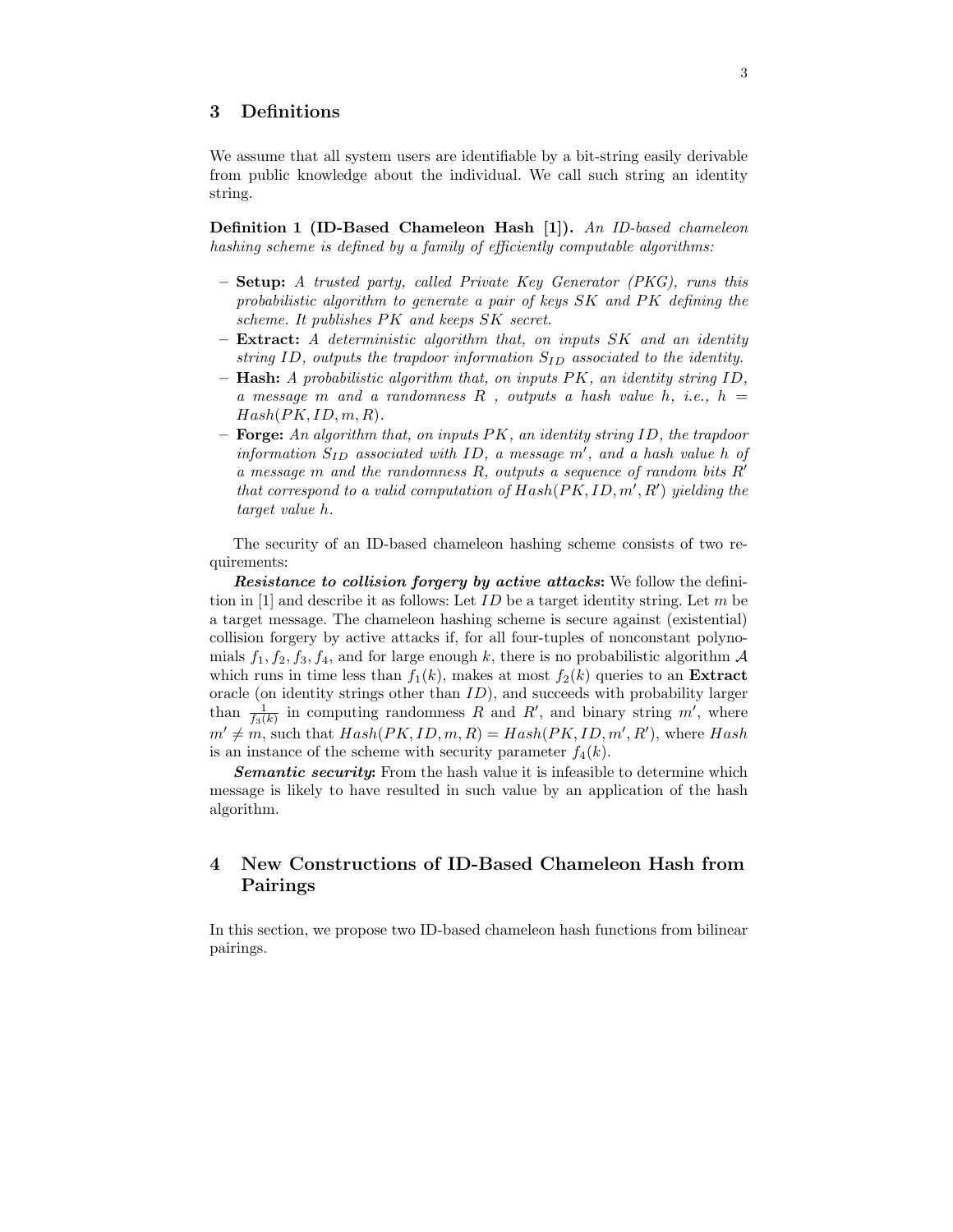#### 4.1 Scheme 1

- **Setup:** PKG chooses a random number  $s \in \mathbb{Z}_q^*$  and sets  $P_{pub} = sP$ . Define another cryptographic hash function:  $H_1: \{0,1\}^* \to \mathbb{Z}_q^*$ . PKG publishes  $\{\mathbb{G}_1, \mathbb{G}_2, e, q, \lambda, P, P_{pub}, H_0, H_1\}$  and keeps s as the *master-key*, which is known only by itself.
- Extract: A user submits his identity information ID to PKG. PKG computes the user's public key as  $Q_{ID} = H_0(ID)$ , and returns  $S_{ID} = sQ_{ID}$  to the user as his private key.
- **Hash:** Given a message m, choose a random element R from  $\mathbb{G}_1$ , define the hash as

$$
Hash(P_{pub}, ID, m, R) = e(R, P)e(H_1(m)H_0(ID), P_{pub}).
$$

– Forge:

$$
Forge(P_{pub}, ID, S_{ID}, m, R, m') = R' = (H_1(m) - H_1(m'))S_{ID} + R.
$$

The forgery is right because of the following equation.

$$
Hash(P_{pub}, ID, m', R')
$$
  
=  $e(R', P)e(H_1(m')H_0(ID), P_{pub})$   
=  $e((H_1(m) - H_1(m'))S_{ID} + R, P)e(H_1(m')H_0(ID), P_{pub})$   
=  $e((H_1(m) - H_1(m'))S_{ID}, P)e(R, P)e(H_1(m')H_0(ID), P_{pub})$   
=  $e((H_1(m) - H_1(m'))H_0(ID), P_{pub})e(R, P)e(H_1(m')H_0(ID), P_{pub})$   
=  $e(R, P)e(H_1(m)H_0(ID), P_{pub})$   
=  $Hash(P_{pub}, ID, m, R)$ 

#### 4.2 Scheme 2

- **Setup:** PKG chooses a random number  $s \in \mathbb{Z}_q^*$  and sets  $P_{pub} = sP$ . Define another cryptographic hash function:  $H_1: \{0,1\}^* \to \mathbb{Z}_q^*$ . PKG publishes  $\{\mathbb{G}_1, \mathbb{G}_2, e, q, \lambda, P, P_{pub}, H_0, H_1\}$  and keeps s as the *master-key*, which is known only by itself.
- Extract: A user submits his identity information ID to PKG. PKG returns

$$
S_{ID} = \frac{1}{s + H_1(ID)} P
$$

to the user as his private key.

– **Hash:** Given a message m, choose a random element R from  $\mathbb{G}_1$ , define the hash as

$$
Hash(P_{pub}, ID, m, R) = e(P, P)^{H_1(m)} e(H_1(ID)P + P_{pub}, R)^{H_1(m)}.
$$

– Forge:

$$
For ge(P_{pub}, ID, S_{ID}, m, R, m') = R' = H_1(m')^{-1}((H_1(m) - H_1(m'))S_{ID} + H_1(m)R).
$$

4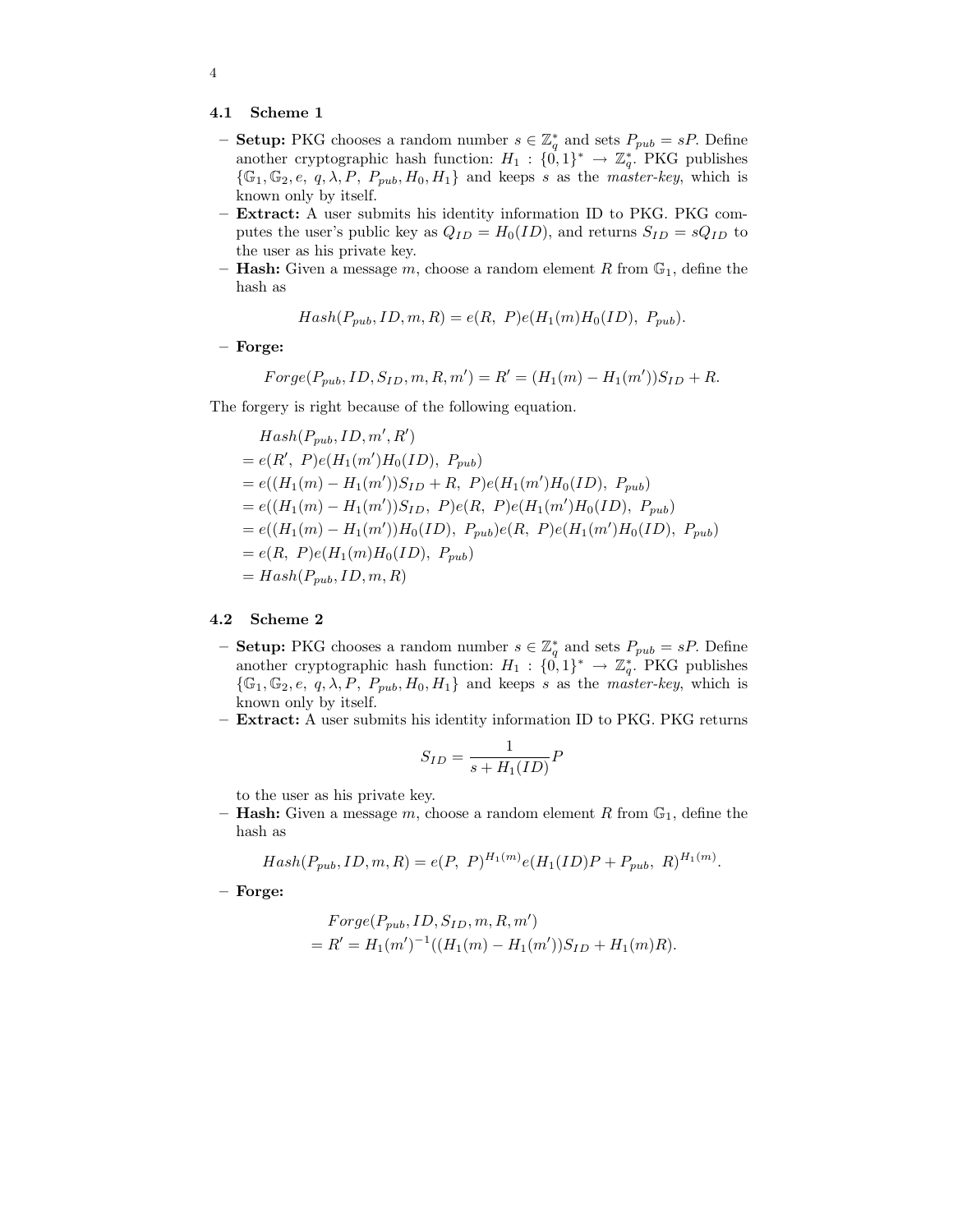The forgery is right because of the following equation.

$$
Hash(P_{pub}, ID, m', R')
$$
  
=  $e(P, P)^{H_1(m')}e(H_1(ID)P + P_{pub}, R')^{H_1(m')}$   
=  $e(P, H_1(m')P)e(H_1(ID)P + P_{pub}, H_1(m') \cdot H_1(m')^{-1}((H_1(m) - H_1(m'))S_{ID}$   
+  $H_1(m)R)$ )  
=  $e(P, H_1(m')P)e(H_1(ID)P + P_{pub}, ((H_1(m) - H_1(m'))S_{ID})e(H_1(ID) + P_{pub}, H_1(m)R))$   
=  $e(P, H_1(m')P)e(P, ((H_1(m) - H_1(m'))P)e(H_1(ID)P + P_{pub}, H_1(m)R))$   
=  $e(P, P)^{H_1(m)}e(H_1(ID)P + P_{pub}, R)^{H_1(m)}$   
=  $Hash(P_{pub}, ID, m, R)$ 

### 5 Analysis of the ID-Based Chameleon Hashes

#### 5.1 Security

In the ID-based public key setting of scheme 1, we use Boneh, Lynn, and Shacham's [3] short signature scheme (BLS scheme) as the private key extract process. BLS scheme is secure against existential forgery under a chosen-message attack (in the random oracle model) assuming the CDH problem is hard. In the scheme 2, the private key extract process is same as in Sakai-Kasahara's IDbased encryption scheme [13]. It can be a signature scheme, and in [16], the authors proved that this signature scheme (ZSS scheme) was secure against existential forgery on adaptive chosen-message attacks (in the random oracle model) assuming the k-weak Computational Diffie-Hellman Problem (k-wCDHP) [10] is hard in  $\mathbb{G}_1$ .

For the security against collision forgery by active attacks of proposed chameleon hash fuctions, we have the following claims.

*Claim 1.* The chameleon hashing **scheme 1** is resistant to collision forgery under active attacks, provided that the BLS signature scheme is similarly resistant. **Proof.** Given a collision,  $Hash(P_{pub}, ID, m, R) = Hash(P_{pub}, ID, m', R')$ , it is possible to extract the secret key  $S_{ID}$  associated to the public key  $Q_{ID}$  =  $H_0(ID).$ 

From  $Hash(P_{pub}, ID, m, R) = Hash(P_{pub}, ID, m', R')$ , we have

$$
e(R, P)e(H_1(m)H_0(ID), P_{pub}) = e(R', P)e(H_1(m')H_0(ID), P_{pub}).
$$

So

$$
e(R - R', P) = e((H_1(m') - H_1(m))H_0(ID), P_{pub}) = e((H_1(m') - H_1(m))S_{ID}, P).
$$

Hence

$$
S_{ID} = ((H_1(m') - H_1(m))^{-1}(R - R').
$$

 $\Box$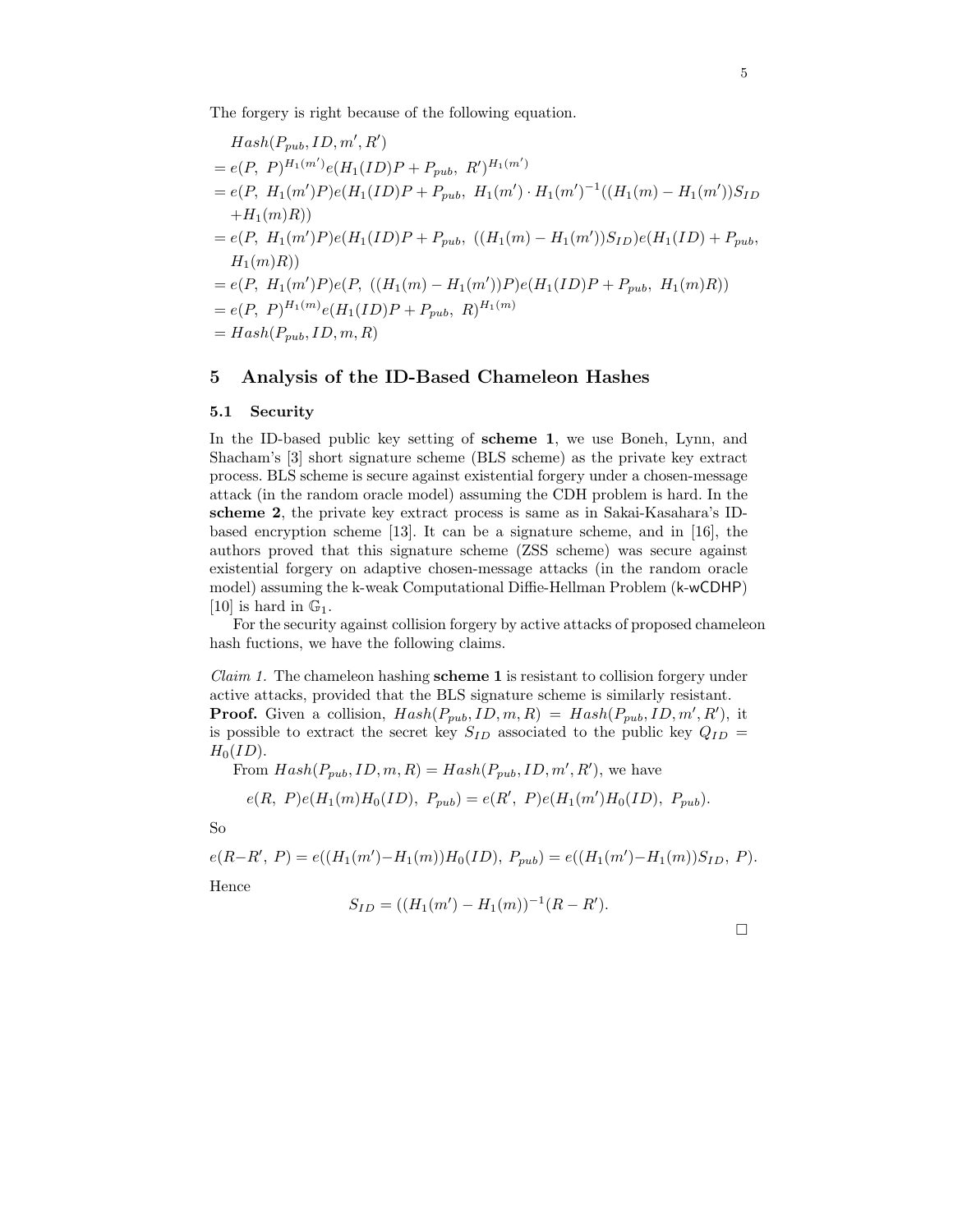*Claim 2.* The chameleon hashing **scheme 2** is resistant to collision forgery under active attacks, provided that the ZSS signature scheme is similarly resistant. **Proof.** Given a collision,  $Hash(P_{pub}, ID, m, R) = Hash(P_{pub}, ID, m', R')$ , it is possible to extract the secret key  $S_{ID}$  associated to the public key  $H_1(ID)$ .

From  $Hash(P_{pub}, ID, m, R) = Hash(P_{pub}, ID, m', R')$ , we have

$$
e(P, P)^{H_1(m)} e(H_1(ID)P + P_{pub}, R)^{H_1(m)}
$$
  
=  $e(P, P)^{H_1(m')} e(H_1(ID)P + P_{pub}, R')^{H_1(m')}.$ 

So

$$
e(P, P)^{H_1(m)-H_1(m')} = e(H_1(ID)P + P_{pub}, H_1(m')R' - H_1(m)R)
$$

$$
e(P, P) = e(H_1(ID)P + P_{pub}, (H_1(m) - H_1(m'))^{-1}(H_1(m')R' - H_1(m)R).
$$

Hence

$$
S_{ID} = (H_1(m) - H_1(m'))^{-1}(H_1(m')R' - H_1(m)R).
$$

 $\Box$ 

For the semantic security, we have the following claim:

Claim 3. The two chameleon hashing schemes are semantically secure. **Proof.** The chameleon hashing scheme is said to be semantically secure if, for all identity strings  $ID$ , and all pairs of messages m and  $m'$ , the probability distributions of the random variables  $Hash(P_{pub}, ID, m, R)$  and  $Hash(P_{pub}, ID, m', R)$ are computationally indistinguishable, i.e., given  $m, m', z = Hash(P_{pub}, ID, m, R)$ and  $z' = Hash(P_{pub}, ID, m', R)$ , an adversary cannot distinguish in polynomial time between  $(z, z')$  of any pair of messages m and m'. The proposed hashing schemes satisfies the semantic security. This is because given a hash value  $z$ , any identity string  $ID$  and any message  $m$ , there is exactly one random element  $R \in \mathbb{G}_1$ , such that  $Hash(P_{pub}, ID, m, R)$  equals z (Because of the nondegeneracy of bilinear pairing). Due to the randomness of  $R$ , the semantic security follows.  $\square$ 

#### 5.2 Efficiency

For scheme 1, to give the chameleon hash of a message  $m$ , the sender needs to compute one point scalar multiplication of  $\mathbb{G}_1$  and two pairing operations. The computation of pairing requires high cost compared with the computation cost for power operation over the finite fields or on the elliptic curve when the parameters are provided. Using the pre-computation, there will be no pairing computation in the chameleon hash. We pre-compute  $a = e(P, P)$  and  $b =$  $e(H_0(ID), P_{pub}),$  then to compute the chameleon hash of a message m, the sender only need to compute one point scalar multiplication of  $\mathbb{G}_1$  and two exponentiations in  $\mathbb{G}_2$ , i.e.,  $R = rP$ ,  $Hash(P_{pub}, ID, m, R) = a^rb^{H_1(m)}$ .

6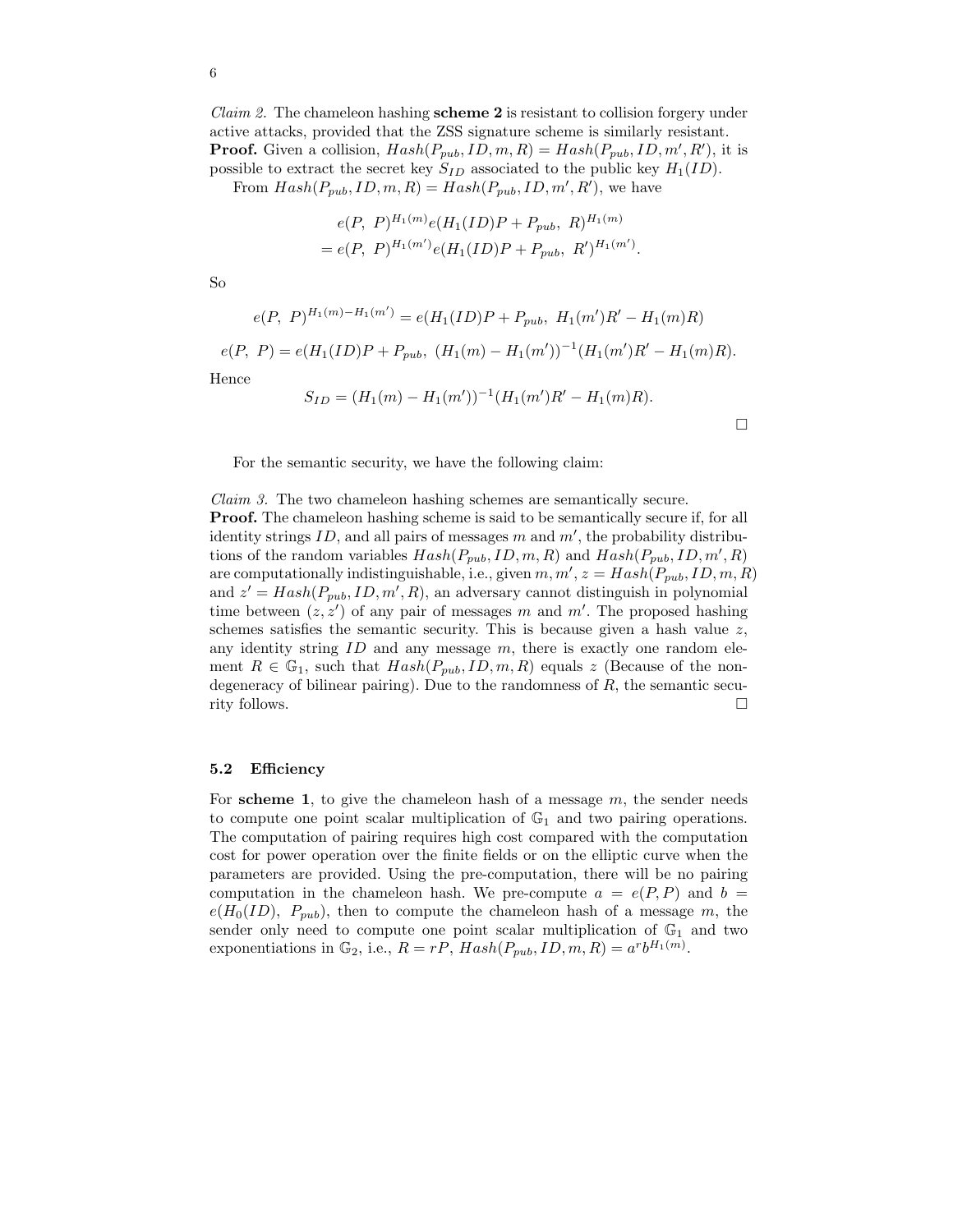Let  $r \in_R Z_q^*$ , then  $rS_{ID}$  is a random element in  $\mathbb{G}_1$ , so the sender can precomputes  $b = e(H_0(ID), P_{pub})$ . To compute the chameleon hash of a message m, he only needs to compute one point scalar multiplication of  $\mathbb{G}_1$  and one exponentiations in  $\mathbb{G}_2$ , i.e.,  $R = rS_{ID}$ ,  $Hash(P_{pub}, ID, m, R) = b^{r+H_1(m)}$ . This is because of

$$
b^{r+H_1(m)}
$$
  
=  $e(H_0(ID), P_{pub})^r e(H_0(ID), P_{pub})^{H_1(m)}$   
=  $e(rS_{ID}, P)e(H_0(ID), P_{pub})^{H_1(m)}$   
=  $e(R, P)e(H_0(ID), P_{pub})^{H_1(m)}$   
=  $Hash(P_{pub}, ID, m, R)$ 

Similar discussion can be used to scheme 2, we pre-compute  $a = e(P, P)$ , then to compute the chameleon hash of a message  $m$ , the sender only need to compute one point scalar multiplication of  $\mathbb{G}_1$  and one exponentiations in  $\mathbb{G}_2$ , i.e.,  $R = rS_{ID}$ ,  $Hash(P_{pub}, ID, m, R) = a^{(r+1)H_1(m)}$ .

### 6 New ID-Based Chameleon Signature Scheme

ID-based undeniable signatures can provide non-repudiation and non-transferability, but usually, they are interactive protocols. In [6], Han, Yeung and Wang proposed an ID-based undeniable signature scheme using pairings. However, in [15], we have shown that their scheme is not secure.

ID-based chameleon signature can achieve the same goals of ID-based undeniable signature and is non-interactive. An ID-based chameleon signature scheme is an ID-based signature computed over the ID chameleon hash of  $m$  under the identity of the intended recipient. The recipient can verify that the signature of a certain message  $m$  is valid but cannot prove to others that the signer actually signed  $m$  and not another message. Indeed, the recipient can find collisions of the chameleon hash function, thus finding a message different from  $m$  which would pass the signature verification procedure.

Combining the existed ID-based signature schemes [4, 7, 11, 12] and our IDbased chameleon hashes, we can construct some ID-based chameleon signature schemes. Now, we only give a new ID-based chameleon signature scheme based on Cha-Cheon's [4] ID-based signature and ID-based chameleon hash scheme 1.

- 1. **Setup:** Define another cryptographic hash function:  $H_2 : \mathbb{G}_2 \times \mathbb{G}_1 \to \mathbb{Z}_q^*$ . The system parameters  $params = \{\mathbb{G}_1, \mathbb{G}_2, e, q, P, H_0, H_1, H_2\}$ , PKG chooses a random number  $s \in \mathbb{Z}_q^*$  and sets  $P_{pub} = sP$ .
- 2. **Extract:** Let Alice be the signer with identity public key  $Q_A = H_0(ID_A)$ and private key  $S_A$ , and Bob be the recipient with identity public key  $Q_B =$  $H_0(ID_B)$  and private key  $S_B$ .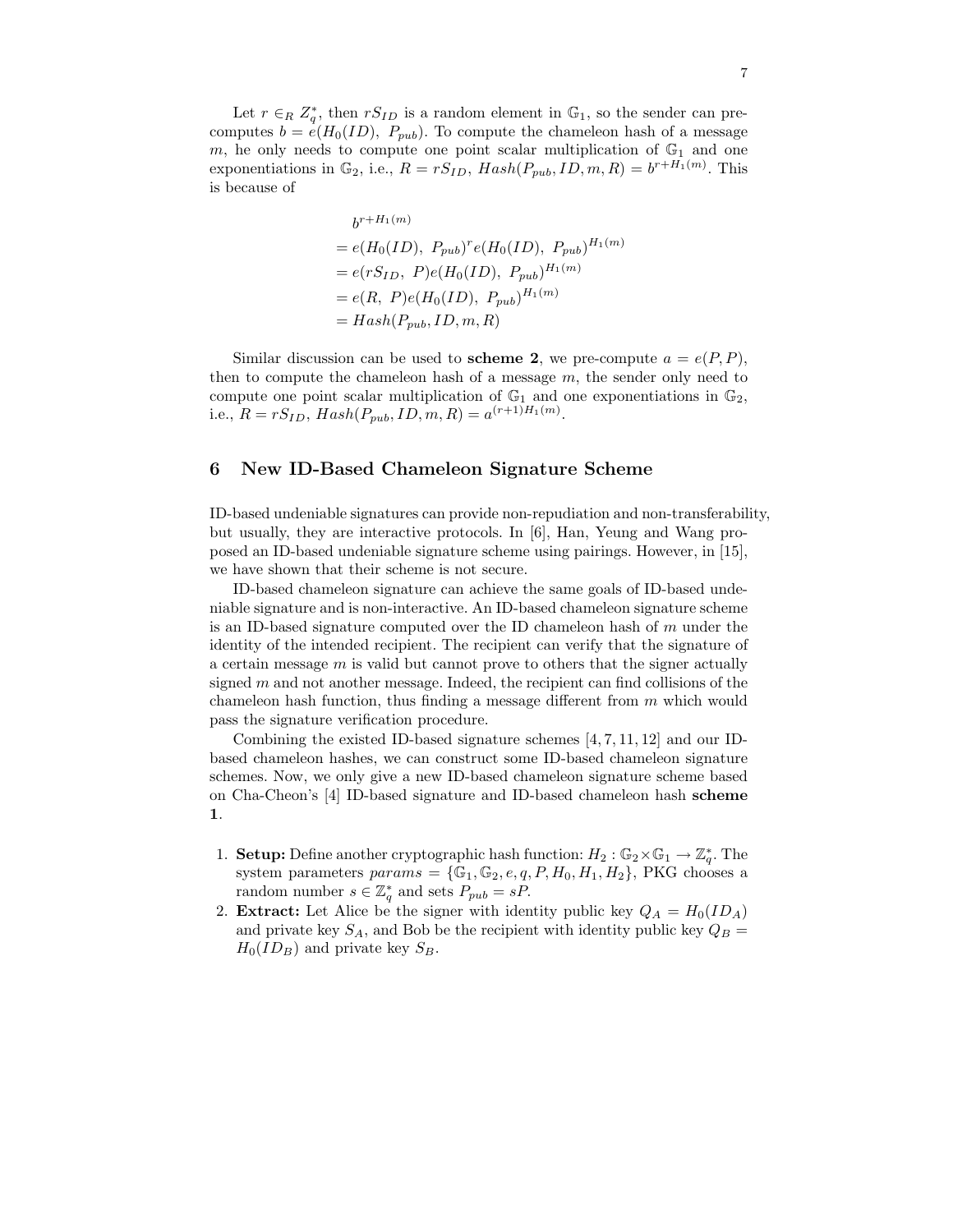3. **Signing:** For a message m, Alice chooses a random number  $r \in_R \mathbb{Z}_q^*$ , and a random element  $R \in_R \mathbb{G}_1$ , computes  $U = rQ_A$  and

$$
z = Hash(P_{pub}, ID_B, m, R) = e(R, P)e(H_1(m)Q_B, P_{pub}).
$$

Then, computes  $h = H_2(z||U)$  and  $V = (h + r)S_A$ . The message-signature pair is  $\{m, U, V, R\}.$ 

4. Verification: Verify that

$$
e(V, P) = e(U + H_2(Hash(P_{pub}, ID_B, m, R) || U)Q_A, P_{pub}).
$$

Because Bob can find a message different from  $m$  which would pass the signature verification procedure using the forge algorithm of our chameleon hash function, Bob cannot prove to others that the signer Alice actually signed m and not another message. So, this ID-based chameleon signature scheme satisfies the non-transferability.

This ID-based chameleon signature scheme can provide the non-repudiation (so, it can be regarded as an non-interactive ID-based undeniable signature). In case of a dispute on the validity of a chameleon signature  $\{m', U', V', R'\},$ Bob can sends  $\{m', U', V', R'\}$  to a judge. The judge first checks that whether this  $\{m', U', V', R'\}$  satisfies the verification equation, if it's true, then sends them to Alice. If Alice wants to accept this signature, he simply confirms to the judge this fact. If Alice wants to claim that this signature is invalid, he will need to provide a message-signature pair  $\{m, U, V, R\}$ , here  $U = U', V = V'$ , i.e., Alice need to provide a collision in the chameleon hash function. Notice that if  ${m', U', V', R'}$  is invalid, Alice can always provide such collision  $(m, R)$ , since  ${m, U, V, R}$  was originally generated by Alice with some  $(m, R)$  different then  $(m', R')$ . If  $\{m', U', V', R'\}$  is valid, Alice cannot find collisions of the chameleon hash function and the signature cannot be repudiated.

The unforgeability (for any third party) of this ID-based chameleon signature scheme (even under the adaptive chosen-message attacks) is based on the security of Cha-Cheon's [4] ID-based signature scheme and our ID-based chameleon hash function.

# 7 Conclusion

ID-based chameleon hash can be used to construct ID-based chameleon signature scheme which can provide non-repudiation and non-transferability, at the same time, it is non-interactive. We proposed two new ID-based Chameleon hashes from bilinear pairings in this paper. Also we analyzed their security and efficiency. Combining the existed ID-based signature schemes and our IDbased chameleon hashes, we can construct some ID-based chameleon signature schemes.

ID-based chameleon signature can be used to construct sealed-bid auction scheme [1] or electronic voting scheme. For the further works, we try to find some new applications of the proposed ID-based chameleon hash scheme and ID-based chameleon signature scheme.